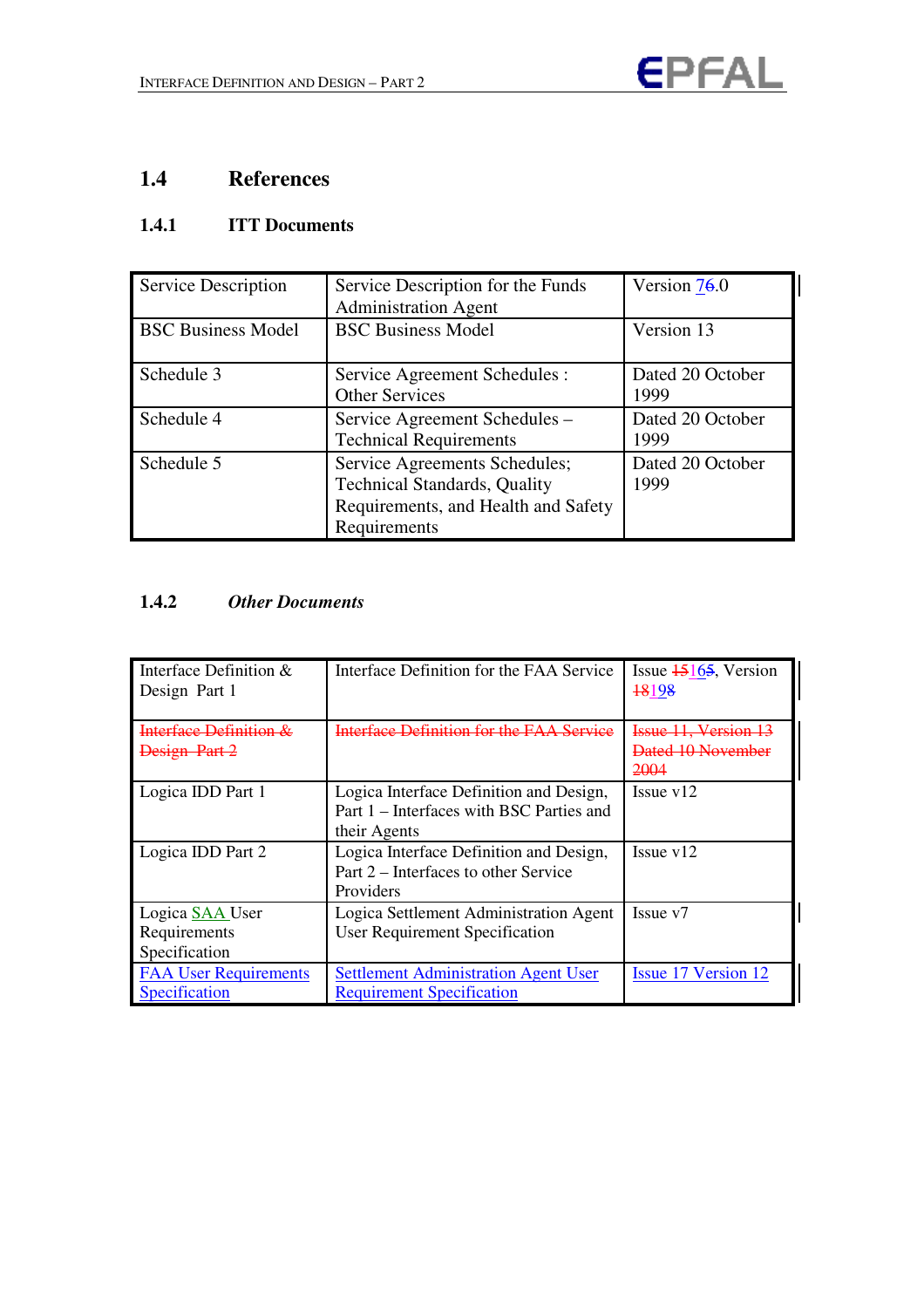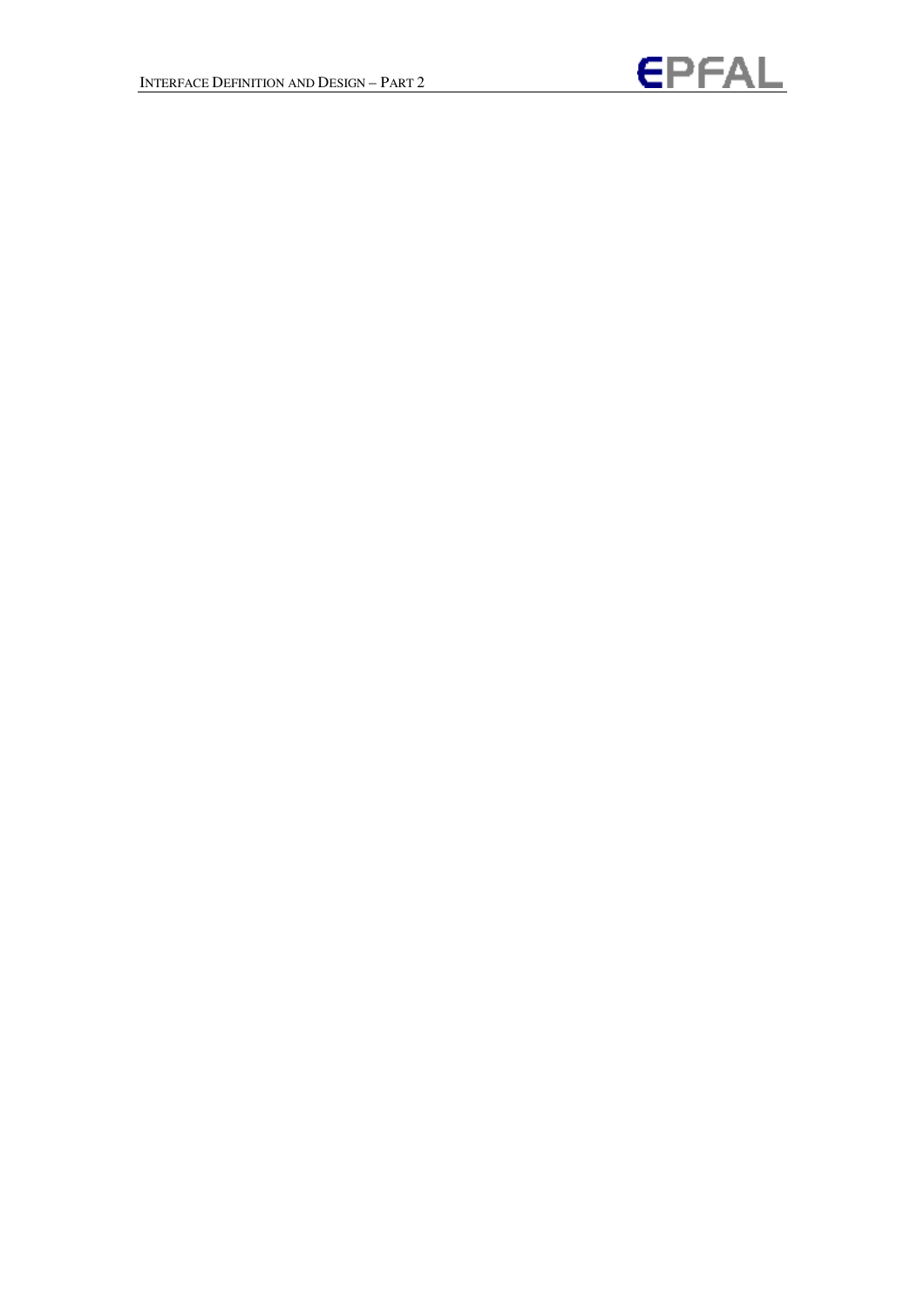

### **3Interfaces with BSC Agents**

#### **3.1Outbound Interfaces**

| Agent-Id | <b>Name</b>                                        | <b>Dirn</b> | <b>User</b>   | <b>Type</b>                                                                 |
|----------|----------------------------------------------------|-------------|---------------|-----------------------------------------------------------------------------|
|          | FAA-I006 Payment Calendar (Agreed)                 | To          | <b>BSC Co</b> | Manual, data file (csv)                                                     |
|          | FAA-I006 Payment Calendar (Agreed)                 | To          | <b>SAA</b>    | Manual, data file (csv)                                                     |
| FAA-I007 | Notice of Default                                  | To          | <b>BSC Co</b> | Manual, telephone and letter <sup>1</sup>                                   |
|          | FAA-I018 Payment Calendar (Draft)                  | To          | <b>BSC Co</b> | Manual, data file (csv)                                                     |
|          | FAA-I018 Payment Calendar (Draft)                  | To          | SAA           | Manual, data file (csv)                                                     |
|          | FAA-I019 Credit Limit Data                         | To          | <b>ECVAA</b>  | Automatic, electronic network                                               |
|          | FAA-I020 Credit Call Receipt                       | To          | <b>BSC Co</b> | Manual, telephone and letter                                                |
|          | FAA-I032 Payment Date Exception<br>Report          | To          | <b>BSC Co</b> | Manual, telephone and letter                                                |
| FAA-I033 | <b>BSC</b> Service Agent Details                   | To          | <b>CRA</b>    | Manual, telephone and letter                                                |
|          | FAA-I034 BSC Co Quarterly VAT<br><b>Statements</b> | <u>To</u>   | <b>BSC Co</b> | Manual, tab delimited data file and hard copy by post. hard<br>copy by post |

 $^1$ The detail of interface 'Notice of Default', (FAA-I007) can be found in EPFAL Interface Definition and Design Part 1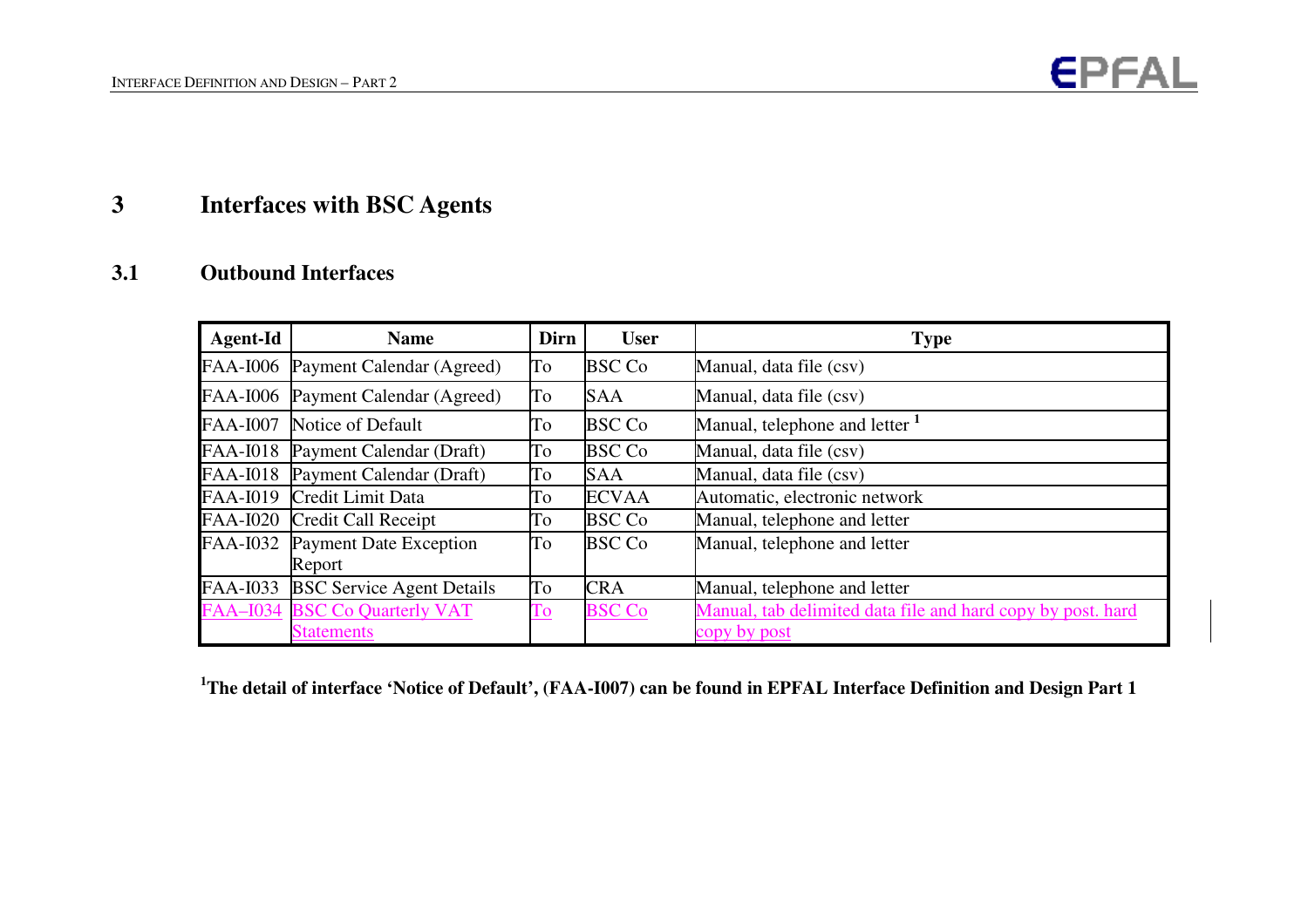

**3.3.63.3.6 BSCCo Quarterly VAT Statements**